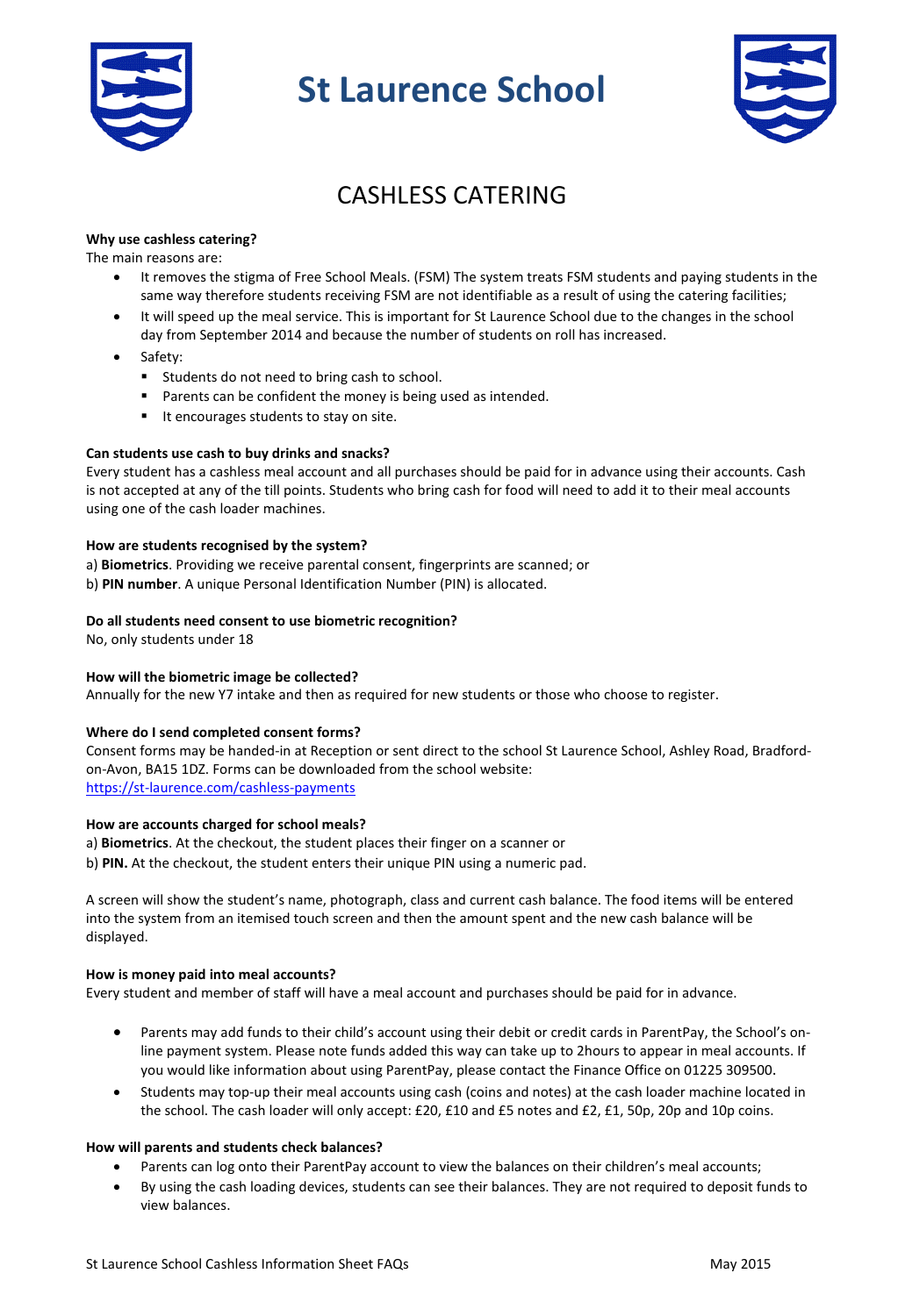

# **St Laurence School**



# **Is there a limit on the amount students can spend each day?**

The default daily limit is £5. Parents may instruct the school to set a higher or lower limit in one of the following ways:

- Call the Finance Office on 01225 309515
- Send a signed letter or note addressed to the "Finance Office".
- Leave a signed note or letter at Student Reception.

# **How much should I pay into meal accounts?**

This is up to parents but you can pay as much as you feel comfortable with. You need to decide the right balance between convenience and tying-up household income; you could pay for a whole term or a year, even, if you so wished.

If you are giving your child cash then we recommend at least a week's dinner money. If you don't top up your child's account via ParentPay then he/she will need to use the cash loader machine before they can make purchases. He/she may find it annoying and a waste of their free time if they have to do this daily.

If you are paying in advance, then you may want to set a daily spend limit – see previous question. Please bear in mind that payments via ParentPay can take up to 30 minutes to reach meal accounts.

# **What if the student does not hold sufficient balance to cover their purchases?**

The school retains the right to refuse a school meal if a student has insufficient credit or they forget to bring their lunch money to school. The school will not allow the student to overdraw their account. However, we will endeavour to make allowances for this on the understanding that parents will be expected to ensure the account is settled by the next day or contact the school if there is a delay. Please note it can take up to 30 minutes for funds added via ParentPay to appear on meal accounts.

# **Why does the school want parents to use ParentPay instead of cash?**

- Paying on-line is more convenient for parents and students.
- Parents can pay in advance: by the week, month, term, whatever suits them best.
- Parents can see how much is left on meal accounts at any time either from home, work or smartphone anywhere they have access to the internet.
- Students are less at risk and cannot lose or forget their dinner money.
- Students do not have to use their free time to queue at cash loader machines to top-up meal accounts.
- Funds can only be spent at the school catering outlets and parents can be confident that dinner money is not used for other purposes.
- If they wish, parents can see what their children are buying; parents without internet access can request a print-out at any time.

# **Why does the school prefer students to use biometric recognition?**

- It is more convenient for students; they do not need to remember their PIN number.
- It is safer; their accounts cannot be used by anyone else. PINs are quite safe as the student's details appear on the operators' terminal but use of biometrics adds an extra level of security.
- It is quicker than typing in PIN numbers. On an individual basis this doesn't make much difference but it does reduce overall queuing time when you consider that many transactions are processed in a very short time.

# **What about students entitled to Free School Meals?**

The amount allocated for the FSM will be credited automatically each day and may be used whenever the catering facilities are open; any under spend or missed dinner will not be accumulated.

Students may add extra cash to their meal accounts by using the cash loader devices; enabling a greater daily spend than allocated by their free meal allowance. Parents may also top up funds using ParentPay. The system will first deduct the free school meal allowance before deducting funds added by students and parents.

There is no difference in the way the system is used by FSM students and anyone else. They will be completely anonymous and catering staff and other students will not be able to identify FSM students who use the catering facilities.